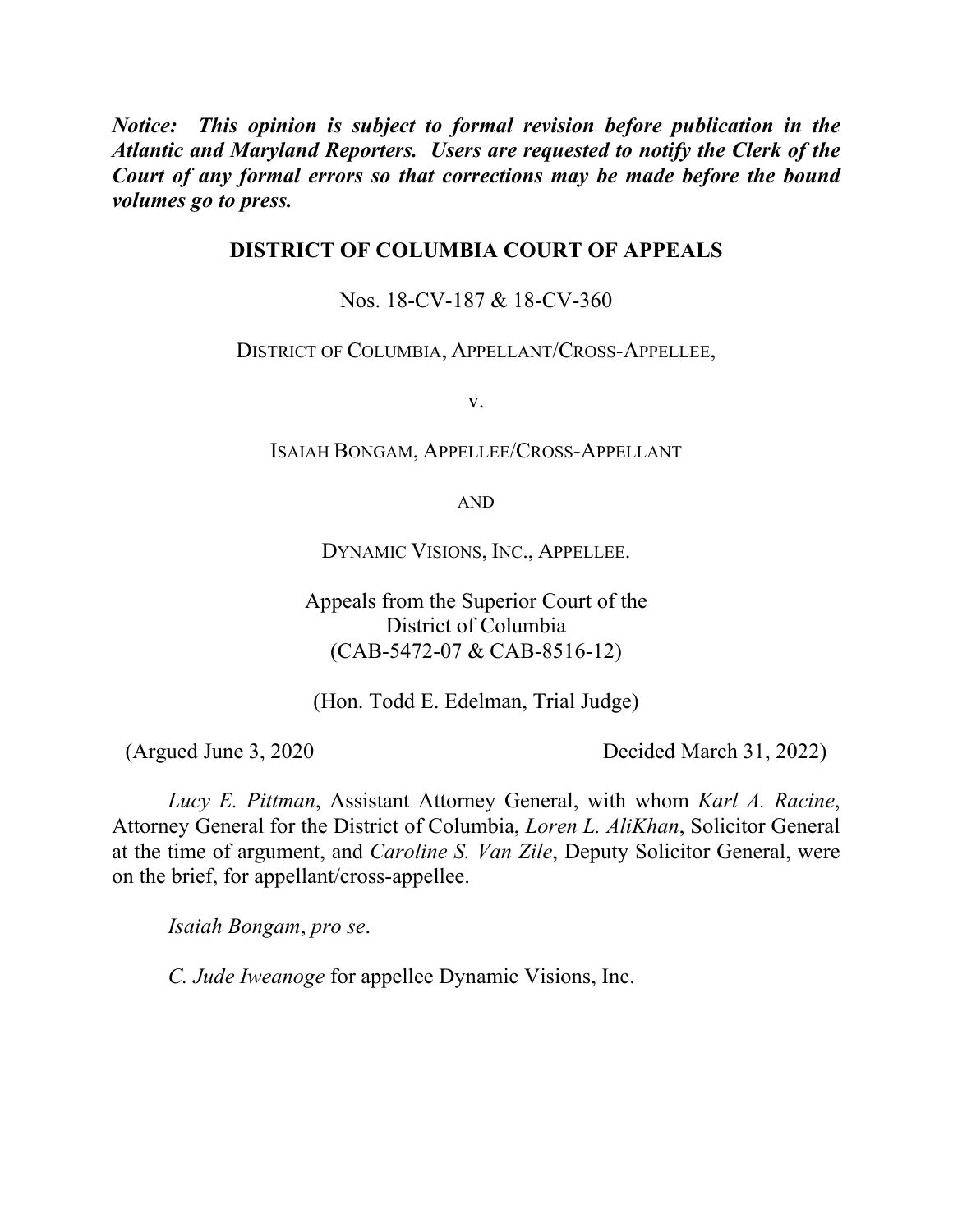Before BLACKBURNE-RIGSBY, *Chief Judge*, and RUIZ, and THOMPSON*\* Senior Judges*.

BLACKBURNE-RIGSBY, *Chief Judge*: Following a bench trial, the trial court ruled that Dynamic Visions, Inc. and its Chief Executive Officer Isaiah Bongam violated the District of Columbia Wage Payment & Collection Law ("DCWPCL"), D.C. Code §§ 32-1301 to -1312 (2019 Repl.), by failing to pay former employees earned wages. The trial court limited liability and damages to forty-nine former employees who testified at trial, excluding from the judgment eighty-seven putative former non-testifying employees on the basis that no competent evidence was presented proving these individuals were employees and were not compensated for work performed. Both the District of Columbia Office of the Attorney General (the "District") and Mr. Bongam appealed, but Dynamic Visions did not. For the reasons discussed, we affirm.

## **I. Factual and Procedural History**

<sup>\*</sup> Senior Judge Thompson was an Associate Judge of the court at the time of argument. On October 4, 2021, she was appointed as a Senior Judge but she continued to serve as an Associate Judge until February 17, 2022. *See* D.C. Code § 11-1502 & 1504(b)(3) (2012 Repl.). On February 18, 2022, she began her service as a Senior Judge. *See* D.C. Code § 11-1504.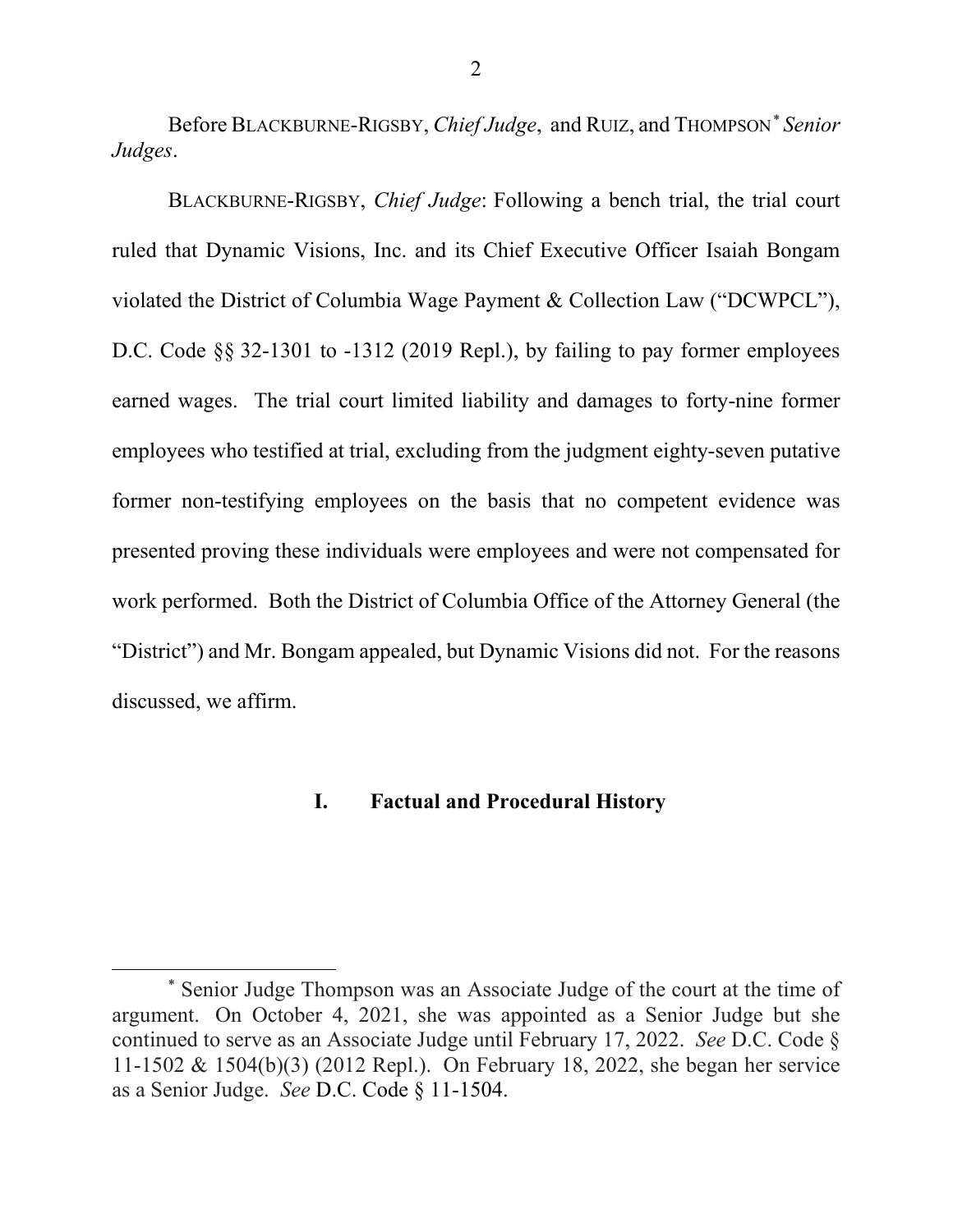Dynamic Visions, a defunct Maryland corporation, and its Chief Executive Officer ("CEO") Isaiah Bongam<sup>1</sup> (collectively "Dynamic Visions"), provided home health services in the District of Columbia up until 2012. One hundred and thirtysix of Dynamic Visions' former home health employees filed complaints between 2005 and 2010 with the District of Columbia Department of Employment Services Office of Wage-Hour Compliance ("OWH"), alleging that Dynamic Visions was their employer and owed them unpaid wages. OWH investigated the allegations, gave Dynamic Visions notice and an opportunity to respond, and held at least one "fact-finding conference." During OWH's investigation, Dynamic Visions failed to provide OWH with any payroll or employment records; instead, it contended that

 $<sup>1</sup>$  Mr. Bongam argues that the trial court erred in finding him an "employer"</sup> under D.C. Code § 32-1301 *et seq.*, as he maintains that he was merely an employee. We agree with the trial court's determination that Mr. Bongam was an employer pursuant to the definition provided in D.C. Code § 32-1301 (1B), where Mr. Bongam (1) was the CEO, (2) was a majority shareholder and registered agent, (3) known by the claimants as "boss," "owner," or "director," (4) controlled almost all aspects of the business, and (5) and as some employees testified, was personally involved in resolving wage payment issues by compensating them in cash. D.C. Code  $\S$  32-1301 (1B) (defining "employer" as "every individual, partnership, firm, general contractor, subcontractor, association, corporation, the legal representative of a deceased individual, or the receiver, trustee, or successor of an individual, firm, partnership, general contractor, subcontractor, association, or corporation, employing any person in the District of Columbia"); *see Ventura v. Bebo Foods, Inc.*, 738 F. Supp. 2d 1, 5-6 (D.D.C. 2010) (construing broadly the definition of "employer" to serve the remedial purpose of the DCWPCL; holding that under the totality of the circumstances, a corporate officer can be an "employer" if they have operational control over the corporation).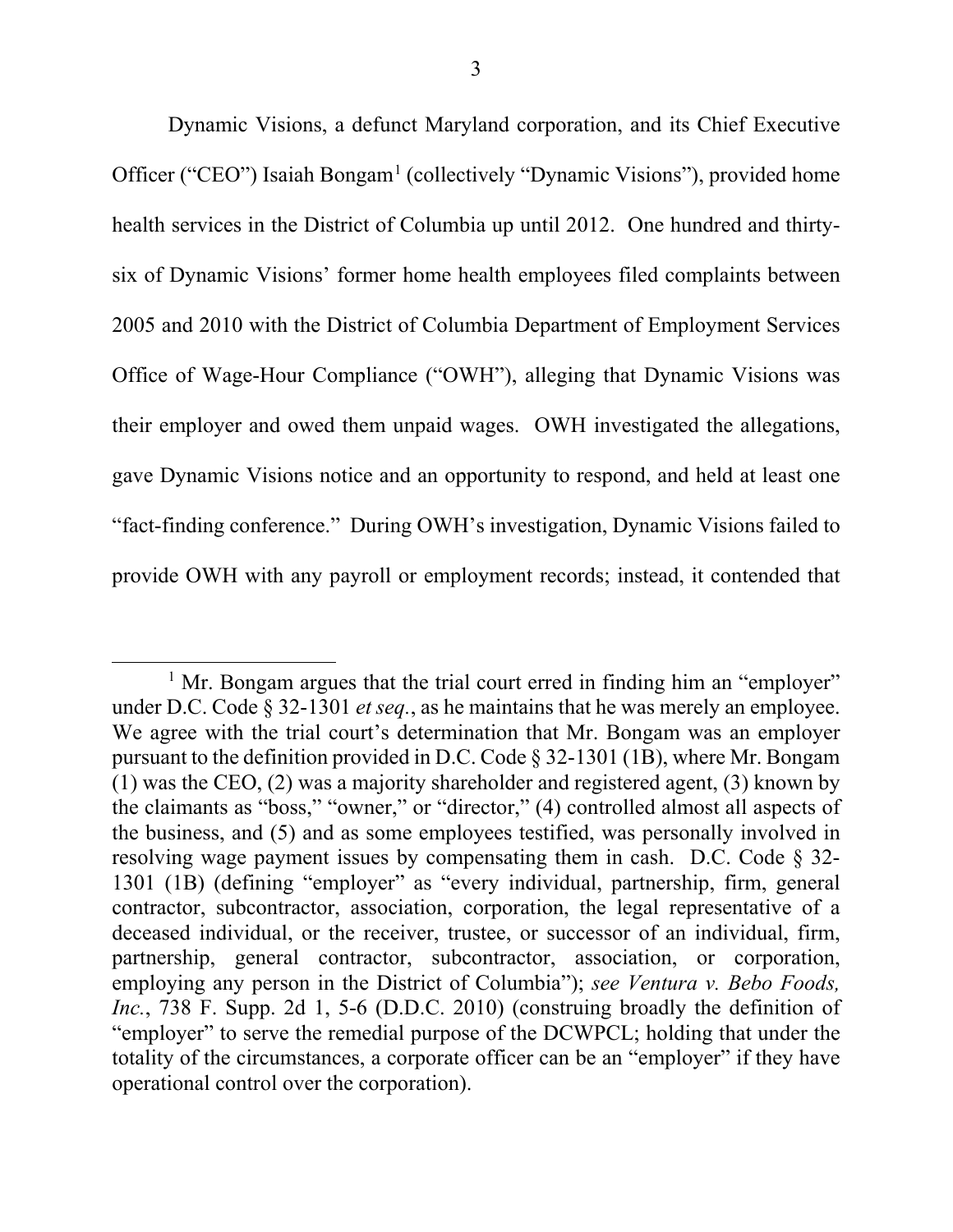the 136 complainants did not work for Dynamic Visions, and denied that it failed to pay them. OWH concluded its investigation and assigned the case to the Attorney General for the District of Columbia for enforcement, pursuant to D.C. Code § 32-1306 (2019 Repl.).*See* D.C. Code § 32-1308 (a)(1)(C)(vii) (authorizing actions by one or more employees to designate a representative to maintain the action, which permits designation of the Attorney General for the District of Columbia as the representative). The District filed two separate actions in Superior Court, which were later consolidated, asserting DCWPCL wage violations for breach of contract on behalf of the 136 complainants, jointly and severally against Dynamic Visions and Mr. Bongam.

The evidence at the 2017 bench trial included testimony from OWH Compliance Program Specialist Yvonne Hood; the 136 wage complaint forms; an adverse inference for missing evidence against Dynamic Visions; and testimony from forty-nine complainants. The trial court found that Dynamic Visions provided "only a small amount of materials related to payroll," and none of it was "for the relevant period" in question.

Ms. Hood testified about OWH's wage-theft investigative process. According to Ms. Hood, wage-theft complaints filed with OWH are typically accompanied by

4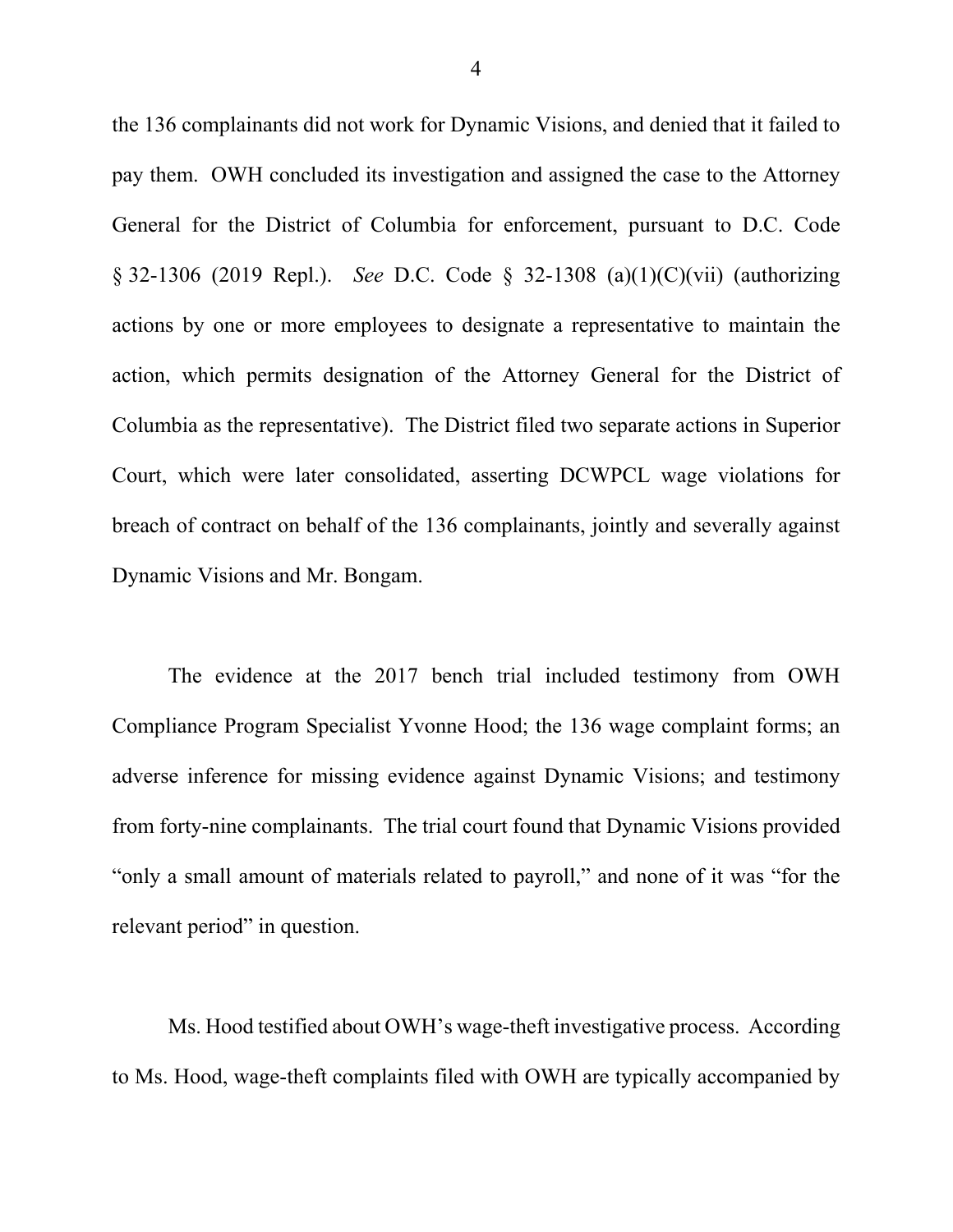documents — such as "pay stubs or pay statements, timesheets, policies, [and] handbooks" — though supporting documents are not required. Individuals without supporting documents "state on the complaint forms the hours that they worked" and specify "the time periods [for which] that they had not been paid"; it is then the OWH's job to "investigate the merits" of their complaints.<sup>2</sup> The trial court prevented the District from eliciting testimony from Ms. Hood regarding OWH's administrative conclusions and factual findings on the 136 complaints filed against Dynamic Visions regarding whether the employees worked and the amount worked. The trial court stated it could not "defer to the District's conclusions," and had to instead "make [its] own conclusions" concerning the complainants claimed uncompensated work.

Following the trial court's preliminary ruling that the OWH complaint forms and other documents pertaining to the non-testifying complainants would be admitted only to show that the claims were filed with OWH, the District filed a motion to introduce the eighty-seven non-testifying complainants' sworn complaint

<sup>&</sup>lt;sup>2</sup> As part of the investigation, OWH contacts employers to give notice of and an opportunity to respond to the complaint(s) filed by individual(s); contacts employees and witnesses; and most importantly, reviews the documents received from the complainant(s) and/or the employer. Ms. Hood stated that based on her experience, OWH did not pursue complaints that it could not substantiate.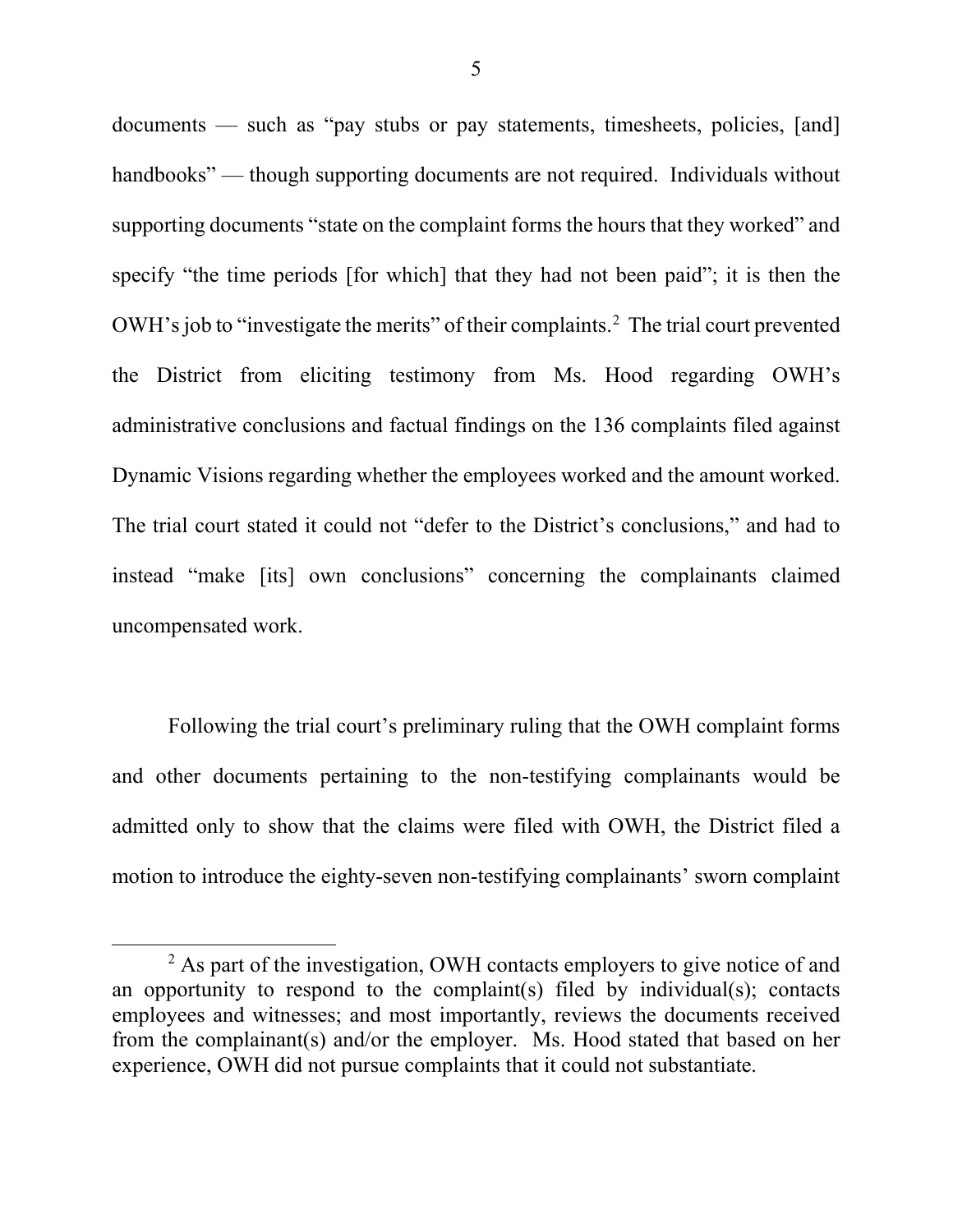forms for lost wages for the truth of the matters asserted therein.<sup>3</sup> Alternatively, the District requested that the trial court impose an adverse inference against Dynamic Visions for missing evidence and discovery violations, arguing that Dynamic Visions failed to maintain and produce payroll records that would either corroborate or contradict the veracity of the matters asserted in the 136 complaint forms. Dynamic Visions opposed the motion, asserting: (1) it provided a small amount of materials related to payroll to the District because the FBI had seized all of its business records; $4(2)$  it was not obligated to maintain payroll records for more than three years, unless it was placed on notice to do so, per the DCWPCL; and (3) such

 $3$  The District argued: (1) "that the documents should be admitted under the exception to the hearsay rule for documents affecting an interest in property," pursuant to Federal Rules of Evidence 803(15); and (2) "that policies underlying the . . . DCWPCL support admission of the documents." The District has not sought our review of the trial court's rejection of the argument that the excluded OWH documents should be admitted under the property interest hearsay exception. The District also neither asserted to the trial court nor on appeal that the documents attached to the complaint forms were separately admissible under other hearsay exceptions. The DCWPCL policy argument, however, is relevant to our conclusion.

<sup>&</sup>lt;sup>4</sup> The trial court found that even though the FBI seized business records from Dynamic Visions' office and Mr. Bongam's home in December of 2008, they subsequently provided him with digital copies of many of those records. Additionally, Dynamic Visions should have been in possession of business records created after 2008, which is the timeframe when most of the complaints were filed with the OWH.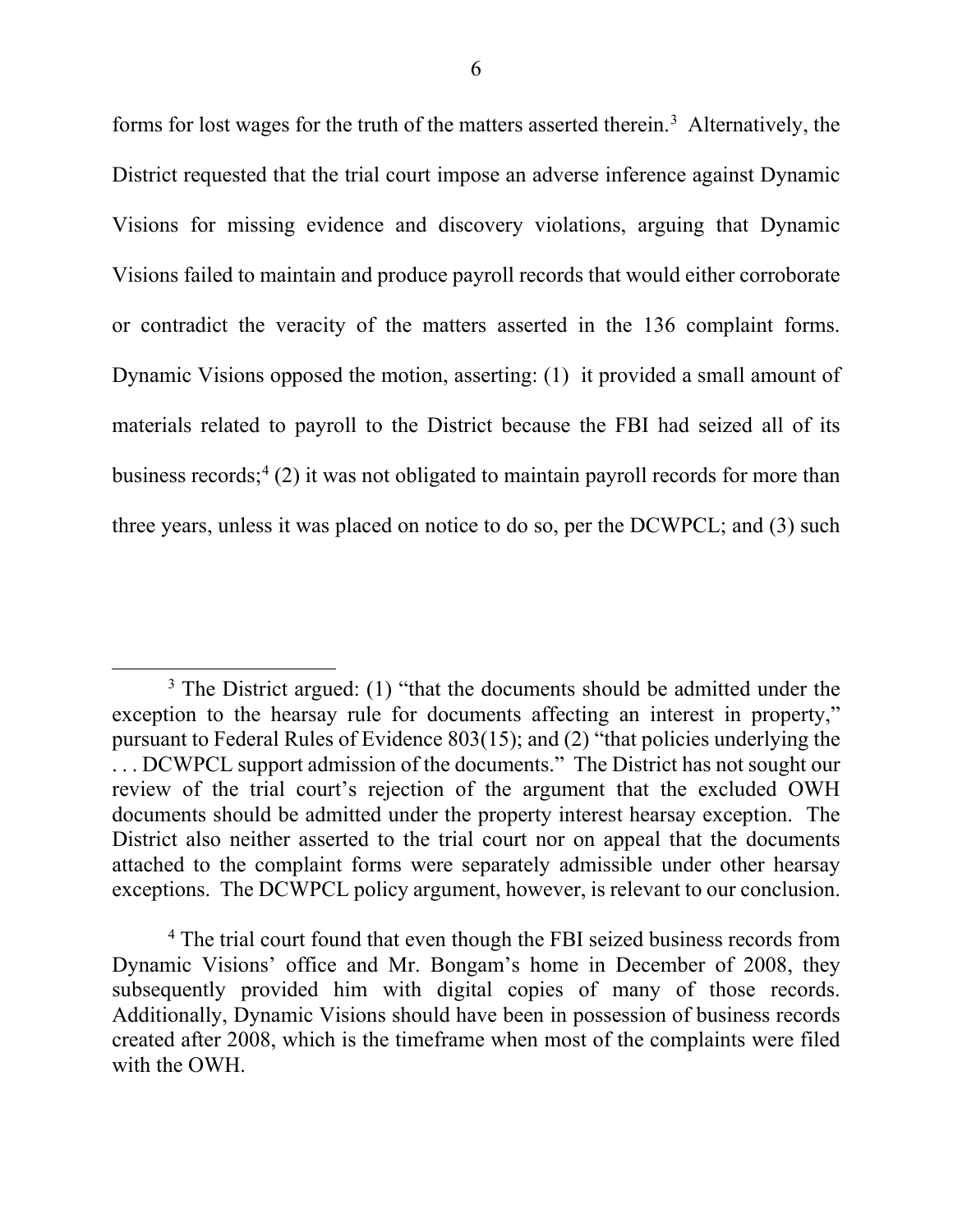notice by the OWH only came several years after the relevant time period, by which point virtually all of the records sought by the District would have been destroyed.

Following a hearing, the trial court ruled that Dynamic Visions' production of payroll records was insufficient because the materials were not for the relevant time period.Furthermore, it ruled that Dynamic Visions was in fact on notice to maintain the records because, as Ms. Hood testified, once the complaints were lodged, the employer was notified that a dispute existed and that it had been referred to the District for resolution and for potential prosecution.<sup>5</sup> Thus, the trial court found that the evidence that would elucidate the transaction was "peculiarly available to Dynamic Visions," such that its failure to maintain that evidence subjected it to the adverse inference requested by the District.

The court determined that it would apply an adverse inference as to damages or the specific calculation of the damages, and, with respect to the testifying employees, as a missing evidence inference for the employment records not produced by Dynamic Visions. The trial court went on to express concern regarding "whether this inference alone could provide sufficient evidence of what the District of Columbia needs to show for the non-testifying claimants;" i.e., "[i]s it enough to

<sup>5</sup> The evidentiary record places the initial notice at around August of 2005.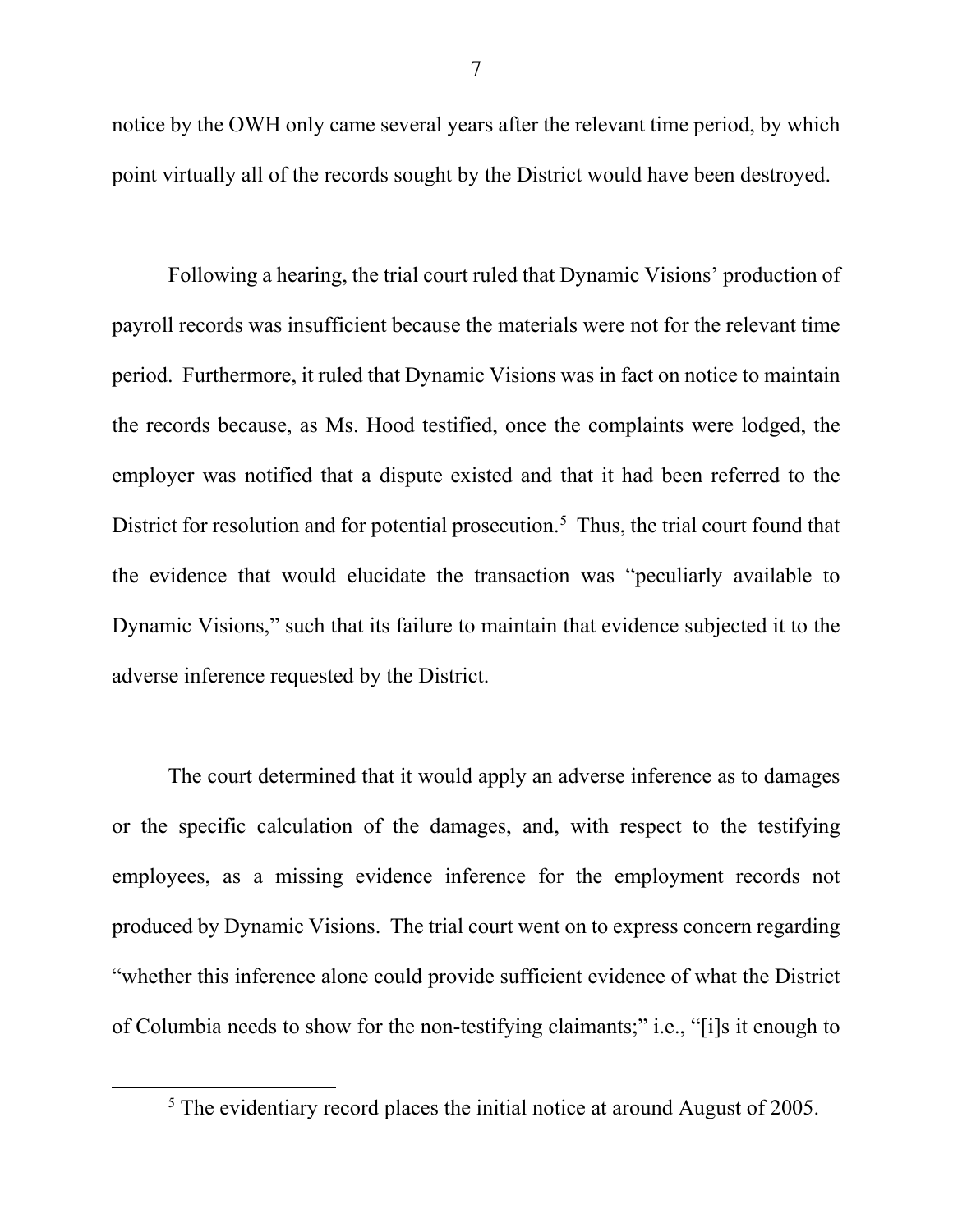demonstrate by a preponderance of the evidence that these [non-testifying] workers did the work and were not [compensated]?" Thus, the trial court declined to admit the complaint forms and documents on behalf of the eighty-seven non-testifying complainants as substantive evidence. The trial court concluded that (1) the contents of the OWH complaints were inadmissible hearsay despite Dynamic Visions' discovery violations;6 and (2) that the complaints did not qualify under a hearsay exception or for the statutory purposes of the DCWPCL because the contents were not wholly trustworthy, the complaints being requests or claims for money and not prepared for other legal purposes.

The forty-nine testifying complainants stated that they were employees of Dynamic Visions who worked and were not paid wages. They provided details of

<sup>6</sup> Based on its consideration of the *Anderson v. Mt. Clemens*, 328 U.S. 680 (1946), precedent, as well as *Tyson Foods, Inc. v. Bouaphakeo*, 577 U.S. 442 (2016), and *Ventura*, 738 F. Supp. 2d at 6-8, the trial court opined that:

<sup>&</sup>quot;[N]one of these cases stand for the proposition that the remedial purposes of the DCWPCL allowed the [c]ourt to rely on hearsay evidence to establish the entirety of the complainant's claim as opposed to the details of his damages. Here I would have to be relying on these documents even for proof that the non-testifying employees worked for Dynamic Visions at all, much less that these employees did not get paid. . . . But, I find that by itself, that certainly does not justify considering these documents for the proof of the matter asserted therein."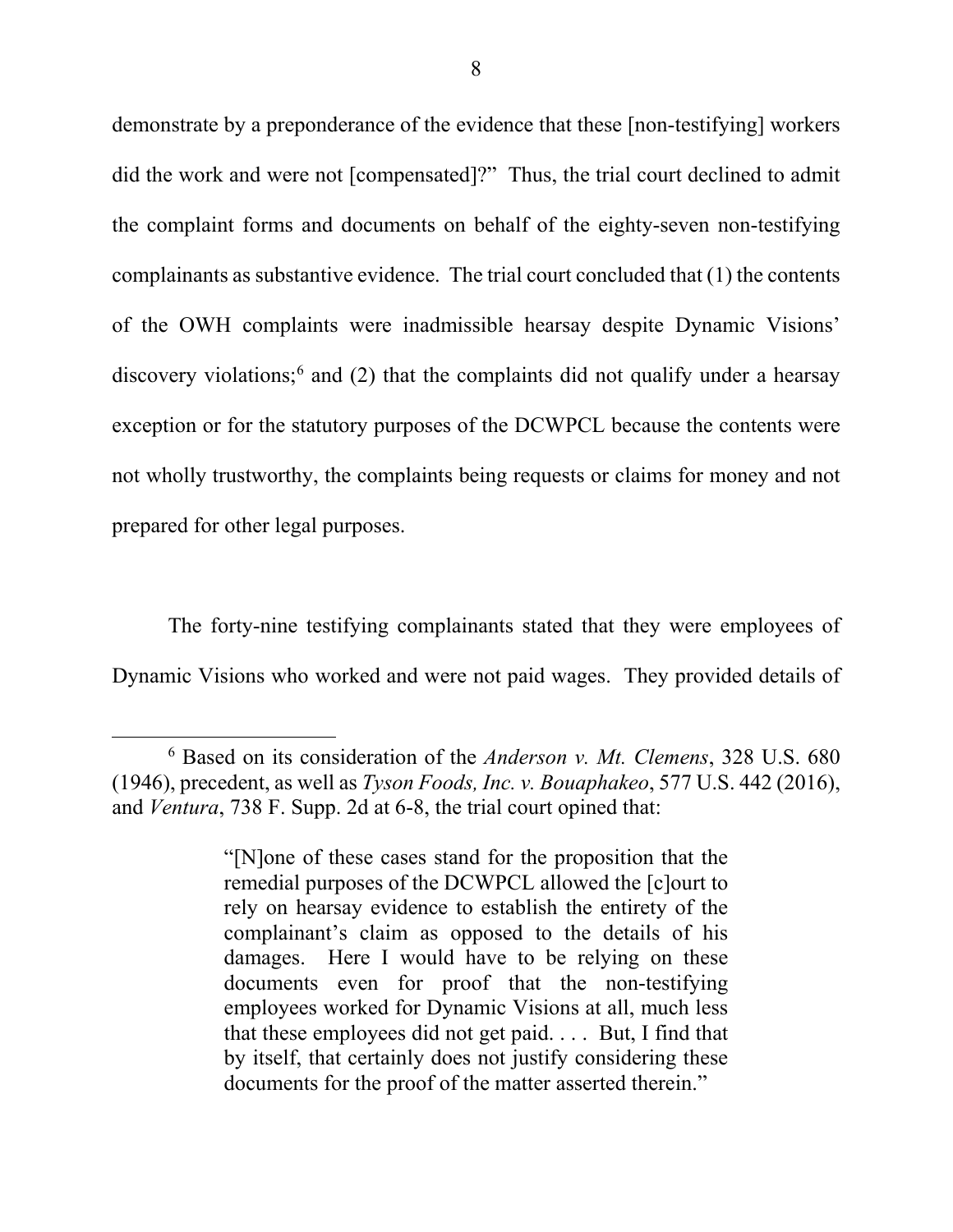Dynamic Visions' hiring and payroll processes, and outlined requirements for employees to submit timesheets and pick up paychecks from the company's office. They testified that, during their employment, Dynamic Visions unilaterally made improper deductions from their paychecks, issued paychecks that were returned for insufficient funds, and, in some cases, stopped issuing paychecks altogether. Some complainants testified that their paychecks did not always list Dynamic Visions, but instead listed other entities: Care First Network, LLC; Alpha Home Health Care, LLC; or Alpha Health Care, Inc. ("sham companies"). Some complainants also testified that Dynamic Visions' wage deduction practices required them to agree to payroll deductions, which were explained as withholdings to pay future taxes; however, those who agreed to such withholdings never received refunds.

Based on the forty-nine complainants' testimony, and Dynamic Visions' failure to comply with production of evidence, the District argued relying on *Mt. Clemens*, 328 U.S. 680, that the trial court should accept the prima facie case of wage theft established by the forty-nine testifying complainants as a "representative sample" of wage theft for the entire group of 136 complainants.<sup>7</sup>

<sup>&</sup>lt;sup>7</sup> The District argued that if the trial court concluded that the District established a prima facie case of wage theft against the employer on the basis of some of the complainants' testimony (that they were employees who performed work and were not compensated), then the District is entitled to use that evidence as proof of a prima facie case for all complainants.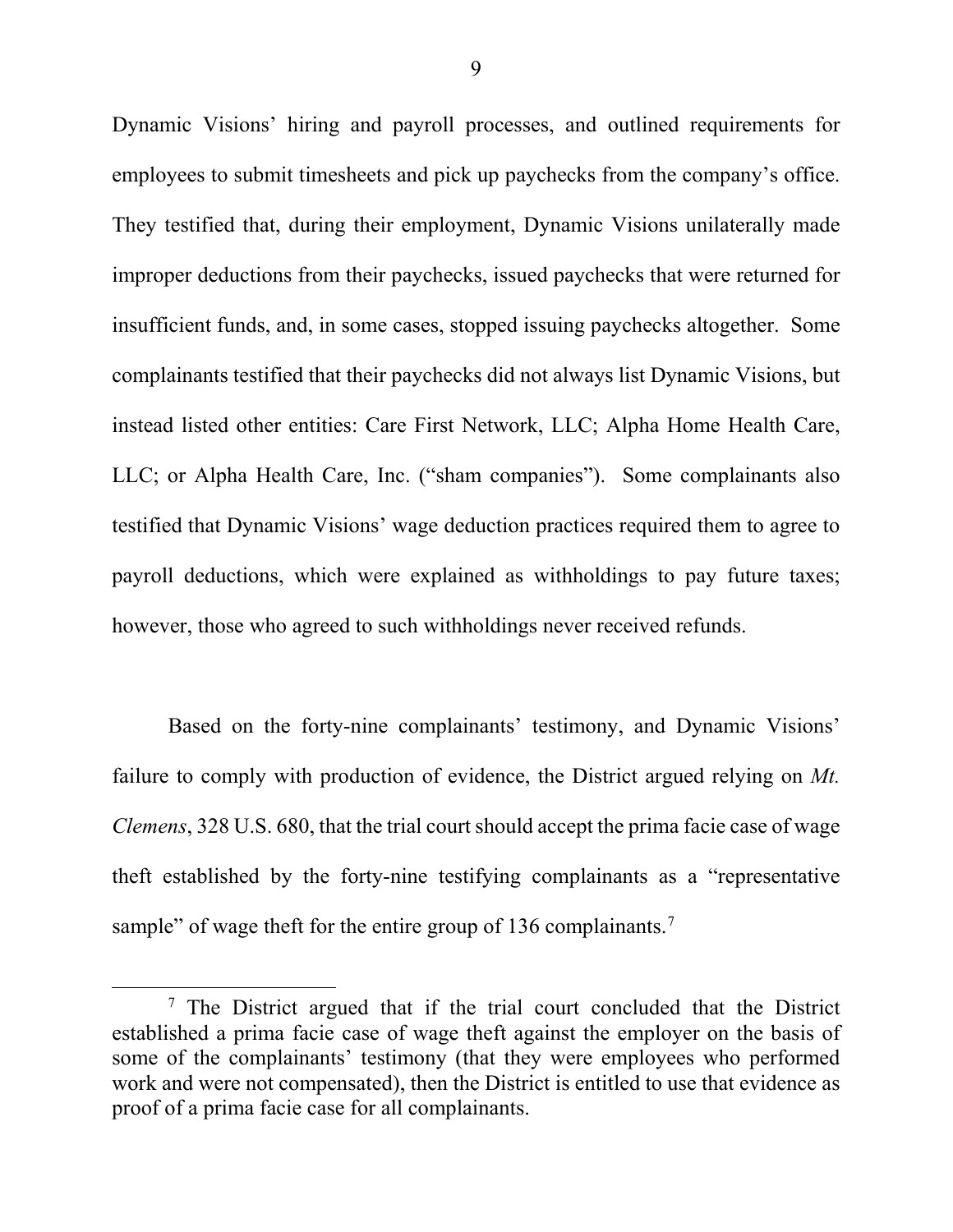The trial court declined to adopt the District's representative sample argument. The trial court explained that other than the adverse inference "no competent evidence was presented at trial as to any element of the DCWPCL claim" with respect to the non-testifying witnesses. The trial court stated that the District's argument that the adverse inference can fill in the missing proof "would be a different and much more significant use of the missing evidence inference or adverse inference than employed for the testifying witnesses."8 It was the trial court's position that

> [T]he District can choose to call as many or as few witnesses as it chooses. Ultimately, the District bears the burden of proof. Without hearing evidence, the [c]ourt is not in a position to rule on whether any particular employee is "similarly situated" to any other employee .... Only after the District has presented, at trial, its evidence as to those employees it claims are similarly situated to other employees would it be appropriate to ask the [c]ourt to rule on whether the employees are similarly situated.

<sup>8</sup> *See supra*, note 3. The District did not argue and the trial court did not consider the evidentiary impact of appellees' statement that none of the complainants were employed by them or, once the trial court found otherwise based on the evidence presented by the complainants who testified, whether any inference favorable to the non-testifying complainants could be drawn from the appellees' misrepresentation concerning their employment status.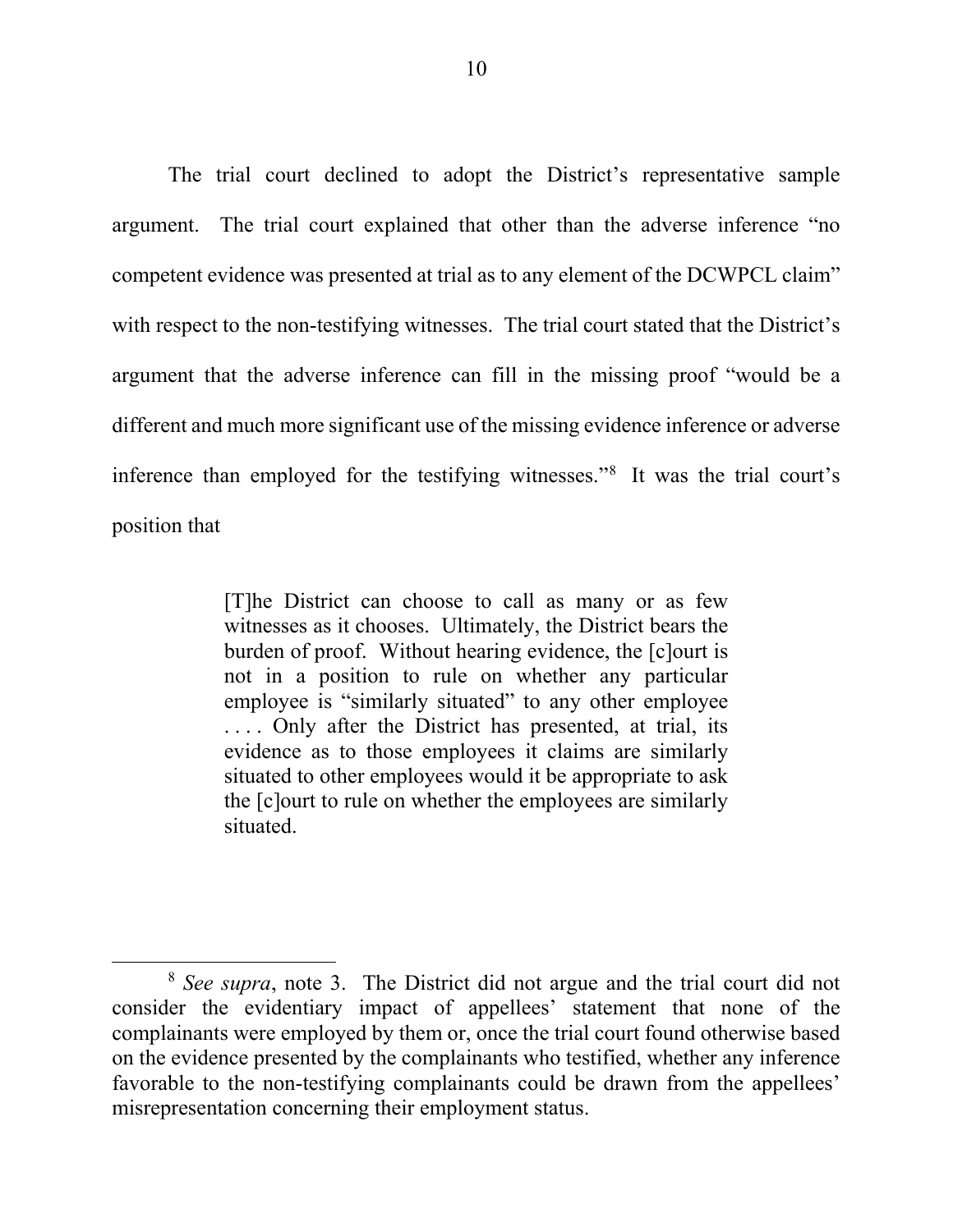First, the trial court ruled that the forty-nine testifying complainants were credible and were indeed former employees of Dynamic Visions who worked during the period covered by their claims. As for liability against Mr. Bongam, the court found that "the evidence overwhelmingly and really undisputedly demonstrate[d] that Mr. Bongam qualified as an employer." *See* D.C. Code § 32-1301(1B). Further, it found that the companies that were sometimes listed on the complainants' paychecks "simply acted as sham companies or alter egos of Dynamic Visions." Finally, the trial court applied an adverse inference for missing evidence, finding that Dynamic Visions' employment documents, had they been produced, would have been favorable to the forty-nine complainants' assertions that they worked for Dynamic Visions. It explained, however, that it did not give significant evidentiary weight to the adverse inference, because its conclusion was based solely on the evidence presented by the District, and would have come out the same with or without the missing evidence inference.

The trial court also credited the "overwhelming majority" of testimony from the forty-nine complainants that Dynamic Visions failed to pay earned wages — the "witnesses remembered most of the central details of what happened, and readily acknowledged what they could not [remember];" many of them "also submitted other pieces of supporting documentation in support of their damage." As to the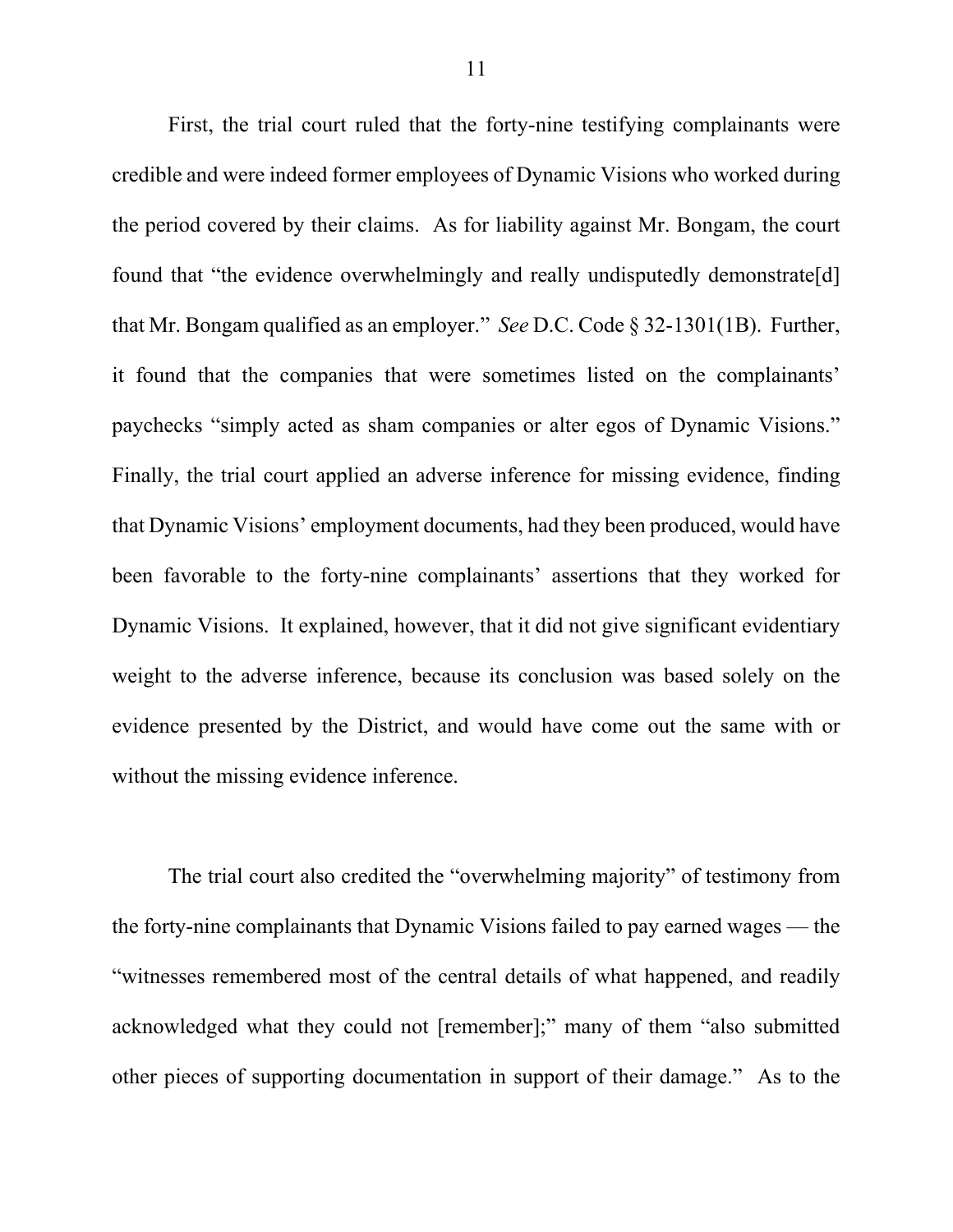amount of damages due, the trial court held that the District easily proved that Dynamic Visions failed to pay wages to the testifying employees within the period required by statute, crediting the employees' testimony that "no payment was [paid] timely or at all."

Regarding the eighty-seven non-testifying complainants, the trial court concluded that the District did not present competent evidence establishing they were employees who were not compensated for work performed, and therefore, the court could not impose liability based on the adverse inference alone.The court reiterated that the complaint forms and supporting documents were "hearsay and not admissible for the truth of the matters asserted on the documents"; the documents were admitted "to show that these individuals filed [] complaint[s] at the OWH, and that [their] supporting documents were included in the complaint files." On this point, the trial court found that "no competent evidence was presented at trial" with respect to the eighty-seven non-testifying complainants:

> [T]he District is, essentially, asking the court to permit the adverse inference to substitute for the evidence that it would need to prove its case. In other words, the District is asking for the court to rule that, while there was no competent evidence produced in support of the claims of these [complainants], because the court has employed the adverse inference, it will, nonetheless, sustain those claims. And that is not a step that the court is willing to take.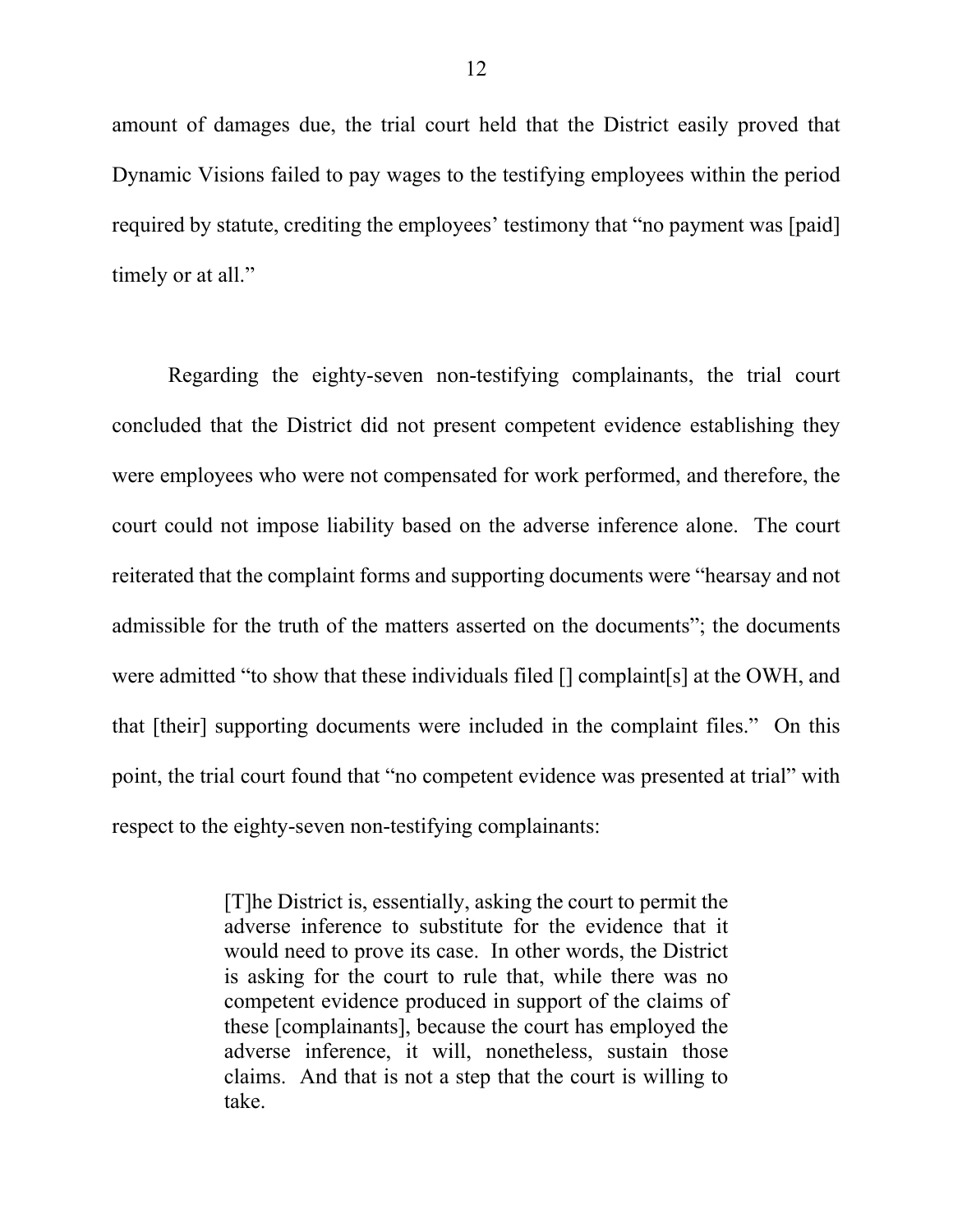Thus, with respect to the eighty-seven non-testifying complainants, the court ruled against the District, finding that it did not prove by a preponderance of the evidence that Dynamic Visions violated the DCWPCL. However, the trial court ruled in favor of the District with respect to the group of forty-nine testifying employees, that Dynamic Visions and Mr. Bongam were jointly and severally liable in the amount of \$314,861.86 — that is, \$157,430.93 in unpaid wages pursuant to D.C. Code § 32-1306(a)(2)(A)(iii)(I), as well as \$157,430.93 in liquidated damages pursuant to D.C. Code § 32-1303(4). The trial court further broke down the award for the group of forty-nine employees in the following manner. Thirty-eight employees recovered the full amount of damages requested. Eight employees were awarded a reduced amount of the damages requested, because the court found that there was "some error in the amount that [these employees] had originally claimed," or that they "made damages claims that were undermined, in part, by the documents that were provided" by the employees themselves. Three employees were denied recovery entirely, because the court "found more significant problems" with their testimony due to the "level of imprecision about the amount of damages." The District and Mr. Bongam appealed. We now review these consolidated appeals.

## **II. Discussion**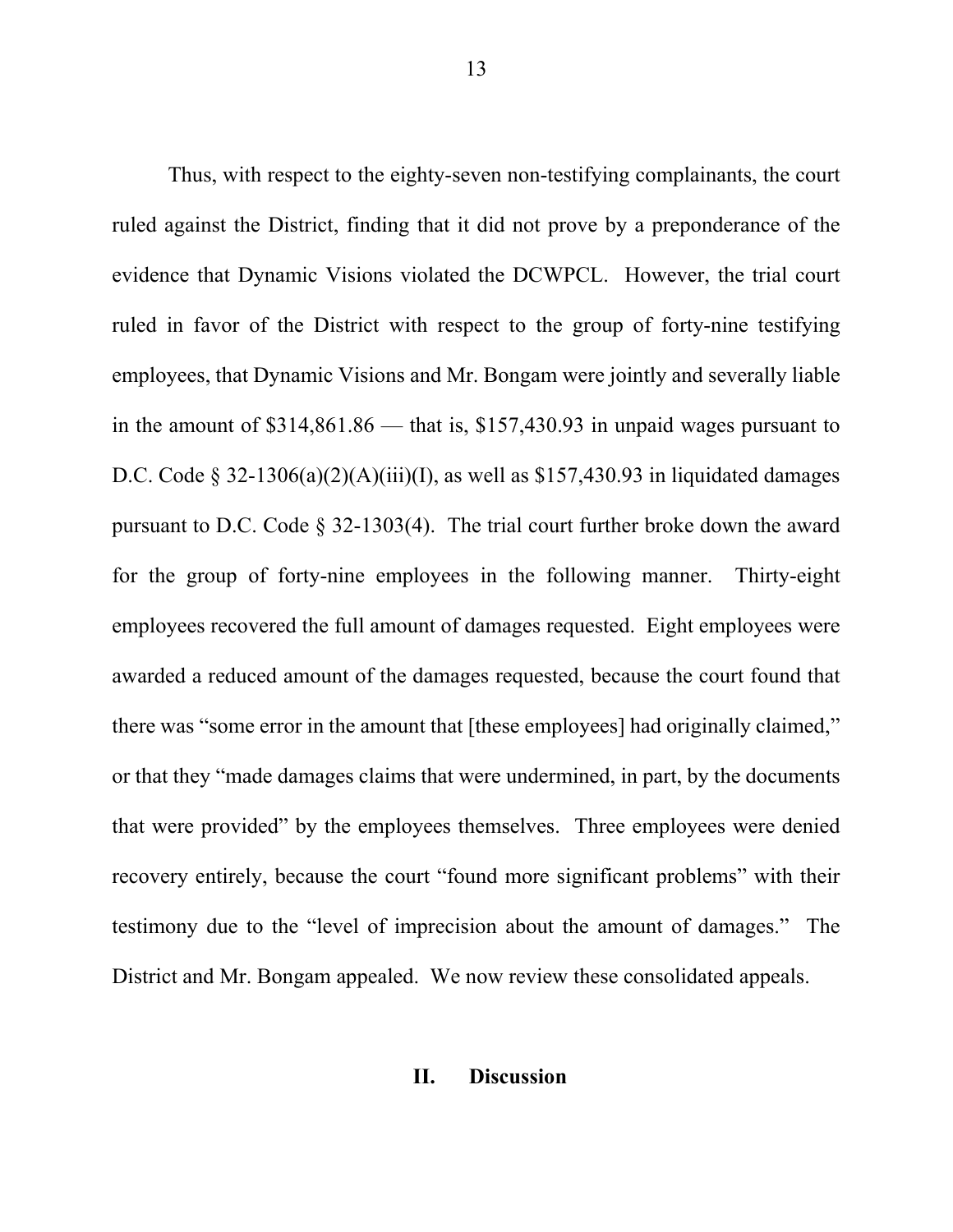In an appeal from a bench trial, we review the trial court's legal conclusions de novo and factual findings for clear error. *See, e.g.*, *Ballard v. Dornic*, 140 A.3d 1147, 1150 (D.C. 2016); D.C. Code § 17-305(a) (2012 Repl.). Likewise, "[w]e review the factual findings underlying the trial court's evidentiary ruling for clear error and the decision whether to admit or exclude the proffered statement based on those factual findings for abuse of discretion, recognizing that it is necessarily such an abuse for the trial court to employ incorrect legal standards." *Holmon v. State*, 202 A.3d 512, 517 (D.C. 2019) (citation and internal quotation marks omitted).

The DCWPCL provides that "a person aggrieved by a violation of this chapter . . . may bring a civil action . . . against the employer," D.C. Code § 32-  $1308(a)(1)(A)$ , "on behalf of all employees similarly situated." D.C. Code § 32- $1308(a)(1)(C)(vii).$ <sup>9</sup> The District "acting in the public interest, including the need to deter future violations," may bring the civil action on behalf of the employees. D.C. Code § 32-1306(a)(2)(A)(i-iii). In bringing a wage theft action it is the District's burden to prove (1) the complainants were employees of the employer, (2) who

<sup>9</sup> Subsection (vii) provides that such actions may be brought "[b]y the Attorney General for the District of Columbia pursuant to § 32-1306." D.C. Code §  $32-1308(a)(1)(C)(vii)$ .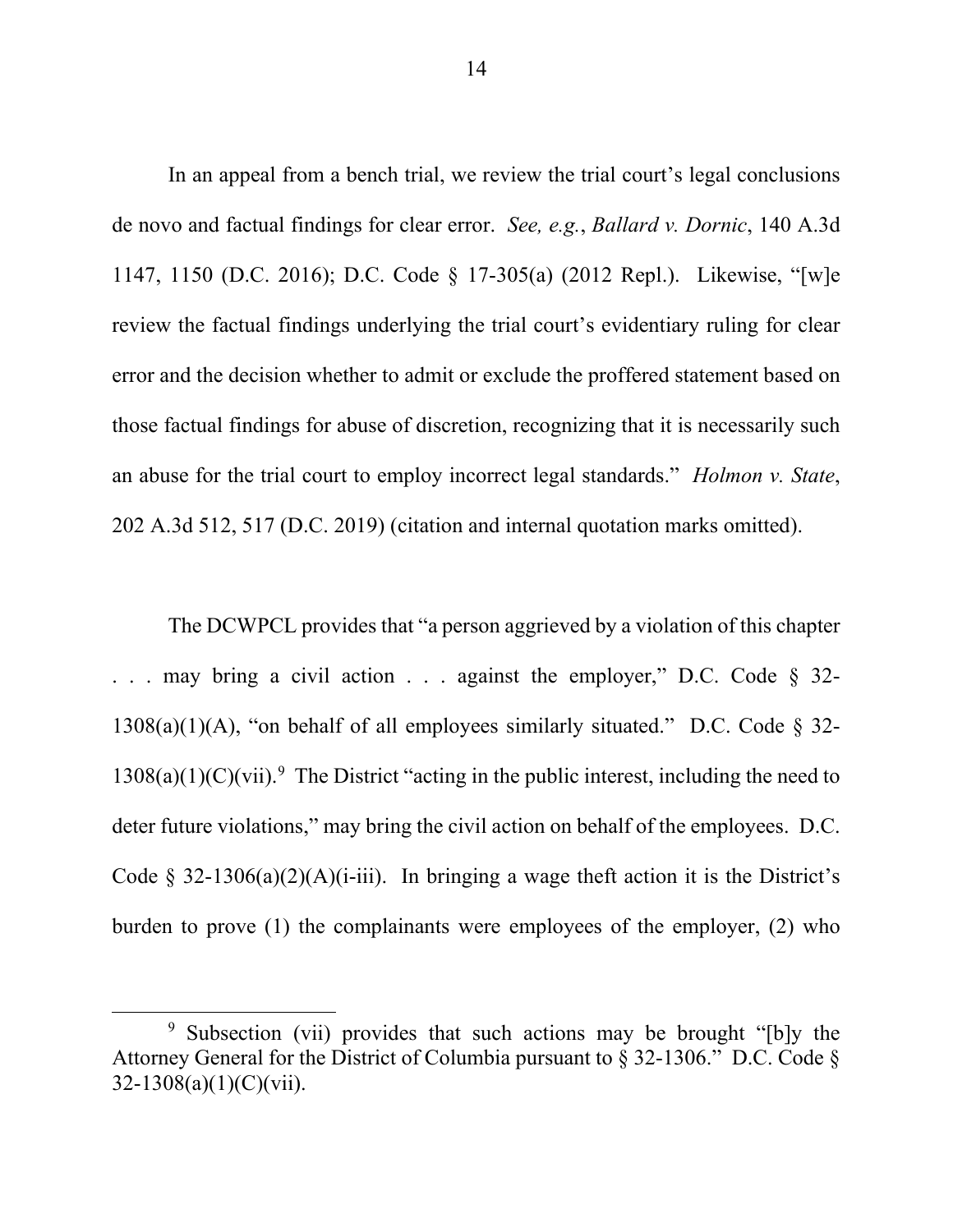performed work for the employer, (3) were not compensated or timely compensated for their work, and (4) the measure of damages due to the employees. *See Mt. Clemens*, 328 U.S. at 687-88. Should the Attorney General prevail they "shall be entitled to":

(i) Reasonable attorneys' fees and costs;

(ii) Statutory penalties equal to any administrative penalties provided by law; and

(iii) On behalf of an aggrieved employee:

(I) The payment of back wages unlawfully withheld;

(II) Additional liquidated damages equal to treble the back wages unlawfully withheld; and

(III) Equitable relief as may be appropriate.

D.C. Code § 32-1306(a)(2)(A)(i-iii).<sup>10</sup> Where there are multiple aggrieved employees, the District may establish its case through a representative sample of the group of employees, after demonstrating the group is "similarly situated." D.C. Code § 32-1306(a)(2)(A) and -1308; *Sec'y of Labor v. DeSisto*, 929 F.2d 789, 793 (1st Cir. 1991).

 $10$  At the time the OWH complaints were filed the statute permitted liquidated damages in the amount equal to actual damages. D.C. Code § 32-1303(4) (2012 Repl.). The statute was amended in 2017, permitting the trebling of unpaid wages as an alternative to liquidated damages for the unlawful withholding of payment. 64 D.C Reg. 3987 (April 28, 2017). The District sought an amount of liquidated damages that was permitted at the time the OWH complaints were filed.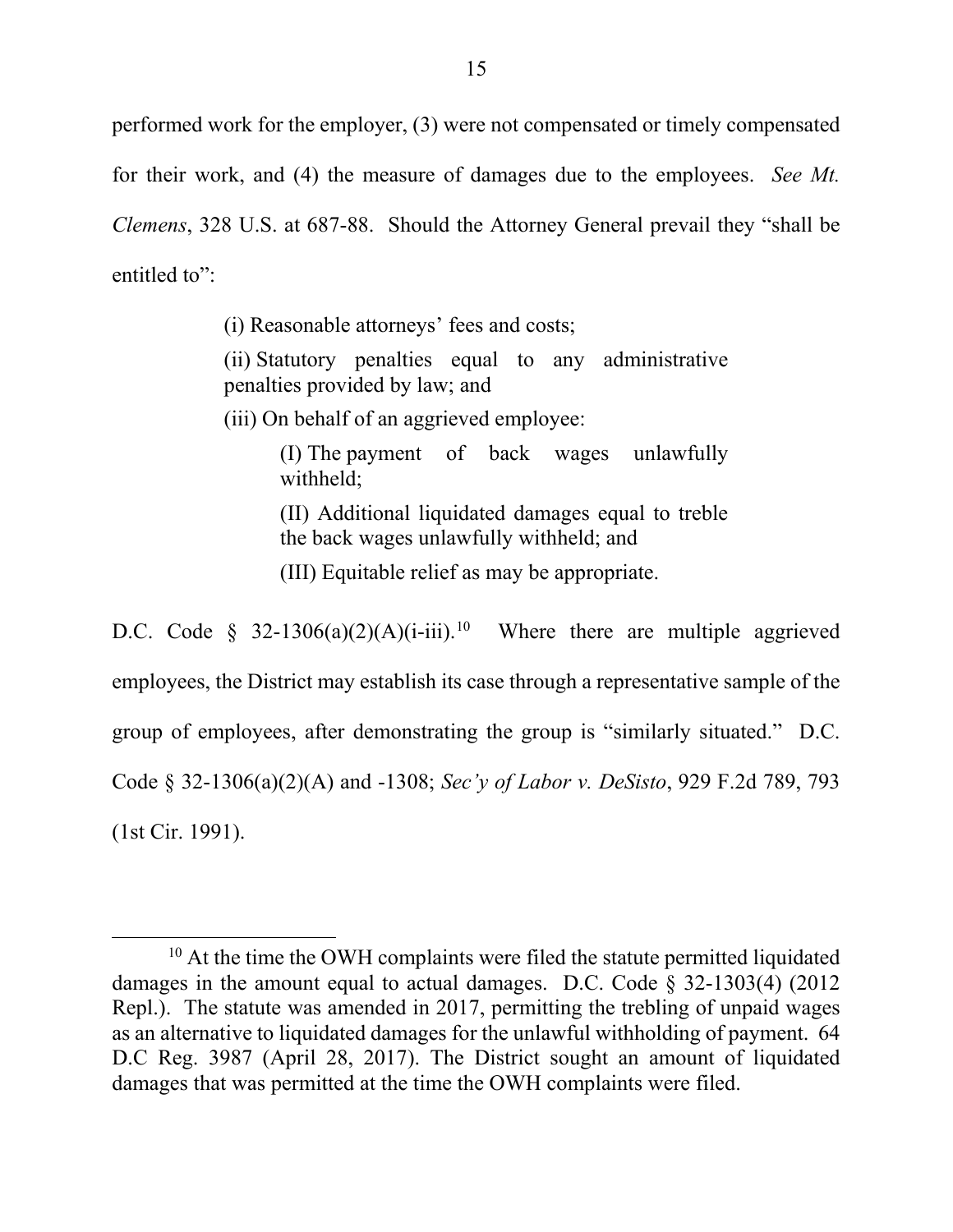On appeal, the District contends that, in light of the testifying representative group and adverse inference, the trial court erred in determining that testimony from the representative group was insufficient to impose liability on Dynamic Visions for the entire group of aggrieved employees. The District proposes that, due to the lack of employment records maintained and provided by appellees, we should apply a minimal burden to the employees as found in the burden-shifting framework announced in *Mt. Clemens*. We disagree and hold that the District failed to establish by a preponderance of the evidence that the eighty-seven non-testifying complainants were former uncompensated employees.

The Court in *Mt. Clemens* does not explicitly state that employee status is an element of a prima facie case, but we think that it is implied, as the District must prove an employer's liability to the employees. Therefore, we take this opportunity to clarify our construction of the DCWPCL, and hold that the question of employee status is part of the complainants' burden in establishing a prima facie case under the DCWPCL.

The minimal burden discussed by the Supreme Court in *Mt. Clemens* is not as expansive as the District suggests. In *Mt. Clemens*, factory employees sought compensation pursuant to  $\S$  16(b) of the FLSA, for time spent either onsite or doing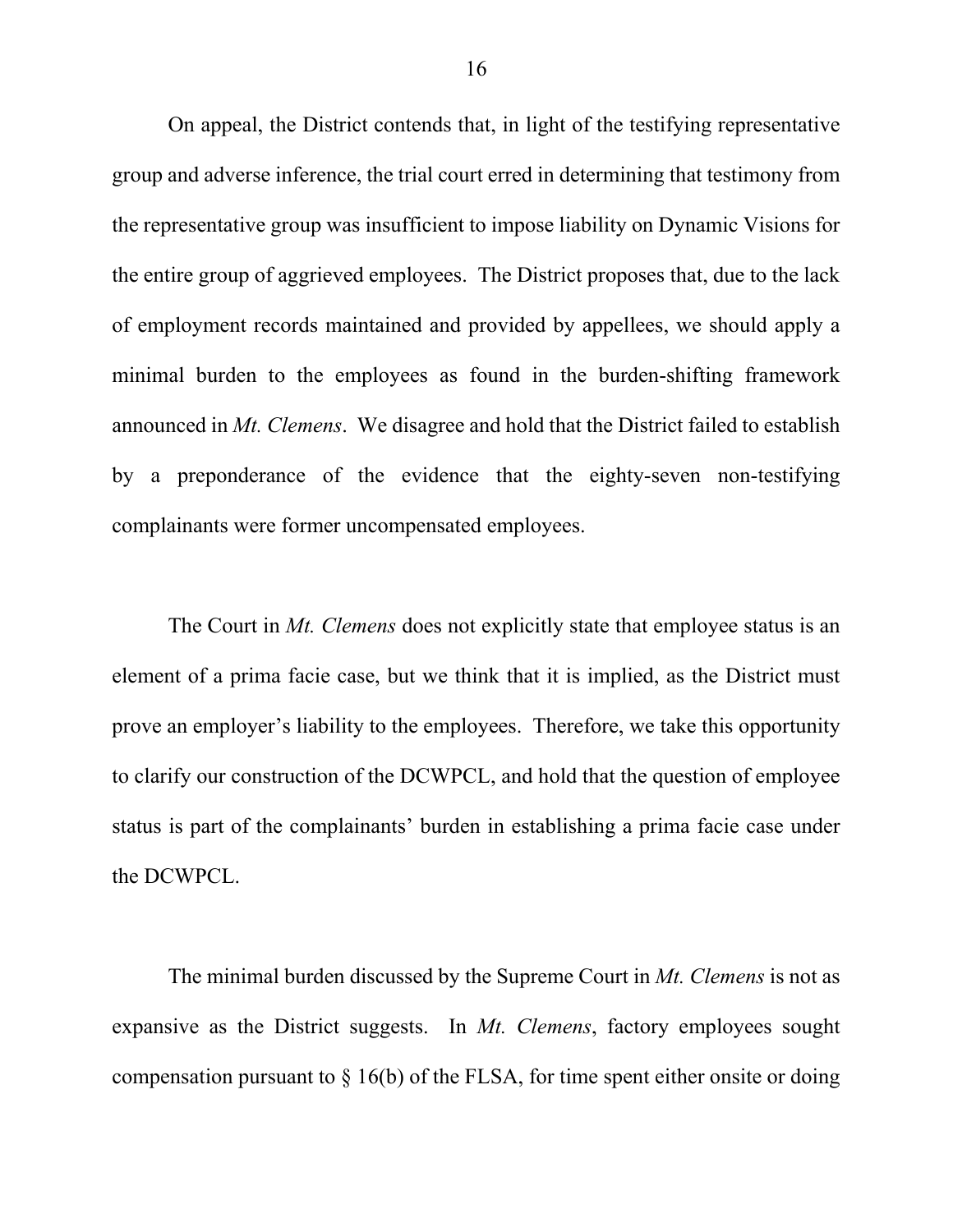preliminary activities before beginning their shifts. 328 U.S. at 682-84. The Court determined that the Circuit Court imposed an impractical standard of proof on the employees regarding the number of uncompensated hours worked which would impair the remedial nature of the FLSA in awarding benefits. *Id.* at 686-87. The framework announced in *Mt. Clemens* is specific to evidentiary considerations regarding the amount and extent of work performed by employees as part of calculating damages. *Mt. Clemens*, 328 U.S. at 687. The initial burden falls on the employees to produce "sufficient evidence to show the amount and extent of that work as a matter of just and reasonable inference." *Id.* "[T]he burden [then] shifts to the [employer] to produce evidence refuting the [employees'] claim[s]." *Ventura*, 738 F. Supp 2d at 14. "When the employer has kept proper and accurate records," the District, acting on behalf of the "employee[s,] may easily discharge [its] burden by securing the production of those records." *Mt. Clemens*, 328 U.S. at 687. However, if the employer fails to discharge its burden of producing accurate or adequate records, the court must calculate and award damages, even if only an approximation. <sup>11</sup> *Id.* at 688.

<sup>&</sup>lt;sup>11</sup> "The employer cannot be heard to complain that the damages lack the exactness and precision of measurement that would be possible had [it] kept records in accordance with the [statutory] requirements." *Id.* at 688. Likewise, "having received the benefits of such work, [the employer] cannot object to the payment for the work on the most accurate basis possible under the circumstances." *Id.* Notably, "the rule that precludes the recovery of uncertain and speculative damages . . .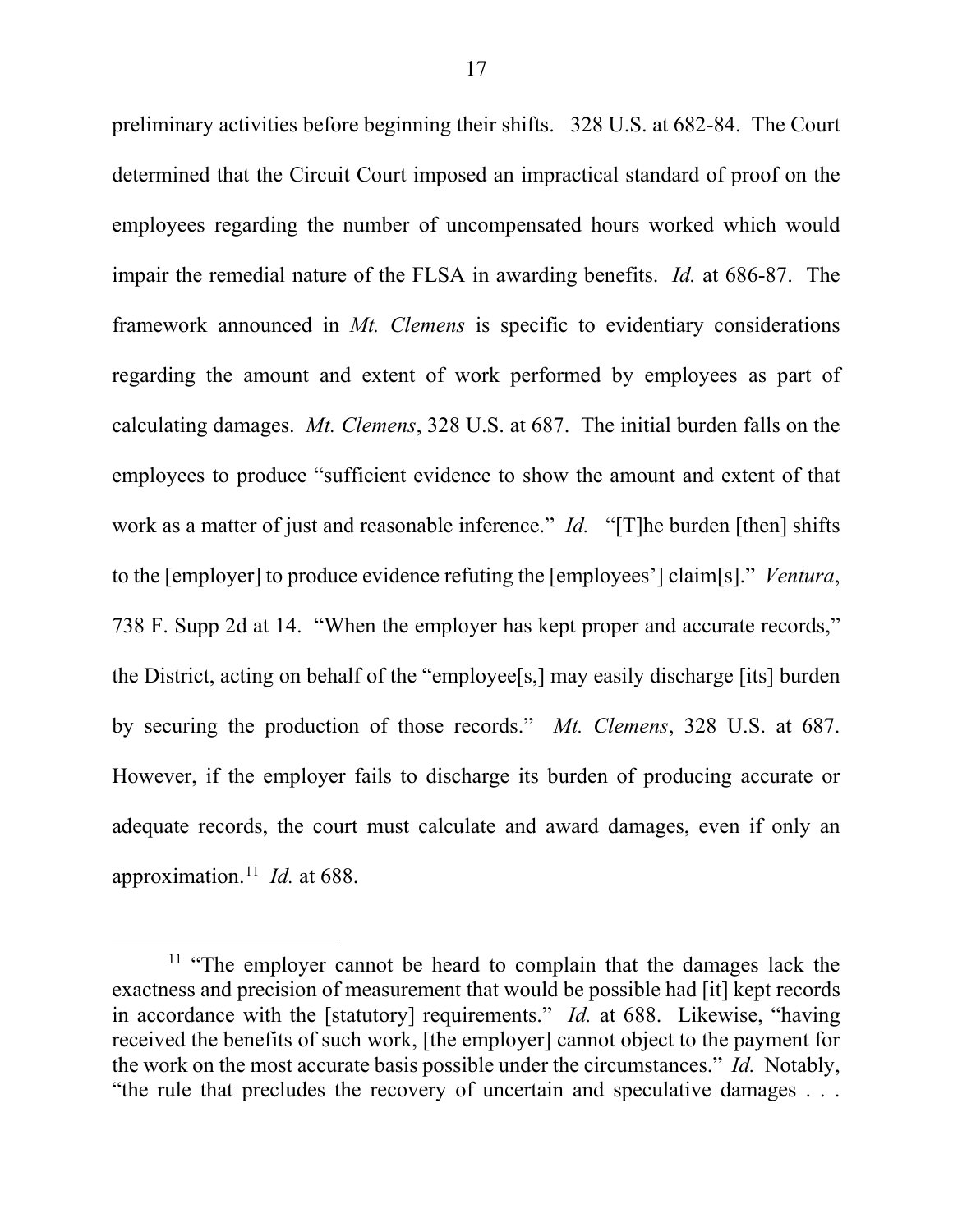*Mt. Clemens* does not support the District's position that appellees' failure to maintain or produce employment records vastly minimizes the complainants' burden of proof to establish they were employees who performed uncompensated work. In *Mt. Clemens*, the Supreme Court neither stated nor implied that deficient records also lessened an employee's burden of proving they were in fact employees and performed work. Instead, the Court explained that "[i]n such a situation we hold that an employee has carried out his burden *if he proves that he has in fact performed work for which he was improperly compensated* and if he produces sufficient evidence to show the amount and extent of that work as a matter of just and reasonable inference." *Id.* at 687 (emphasis added). The Court expressly held that an employee maintains their separate burden of proving work performed. Therefore, a complainant must still prove he or she, in fact, was an employee who performed work without appropriate compensation. The "just and reasonable inference" holding of *Mt. Clemens* is specific to the approach for calculating damages where

applies only to situations where the fact of damage (harm) is itself uncertain." *Id.* In other words, when damage is certain — meaning that the District proved that the employees who worked were not compensated — "[t]he uncertainty lies only in the amount of damages arising from the statutory violation by the employer." *Id.* "In such a case 'it would be a perversion of fundamental principles of justice to deny all relief to the injured person[s], and thereby relieve the wrongdoer from making any amend for [its] acts.'" *Id.* (internal citation omitted).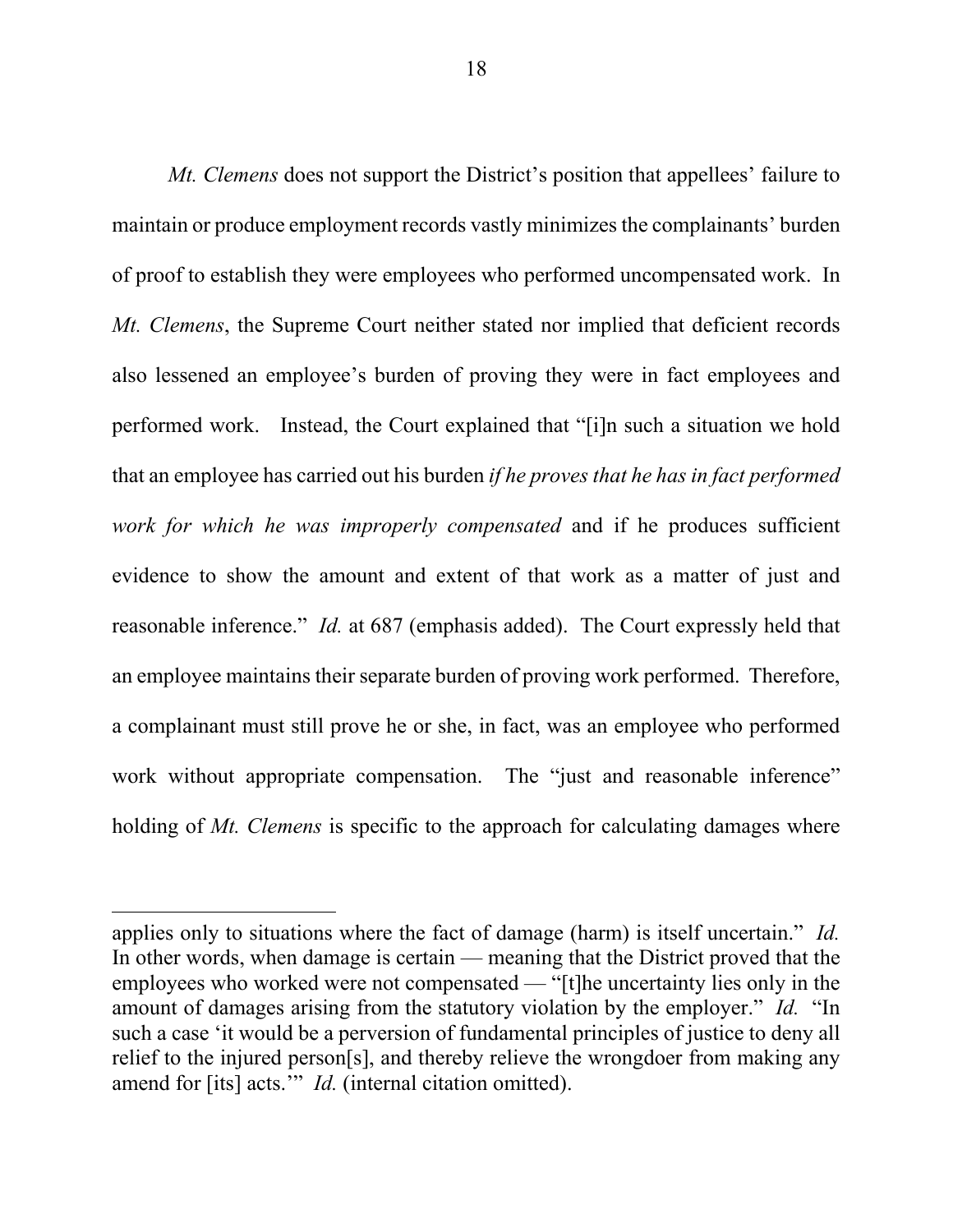there is a lack of records and does not extend to the District's burden to prove all complainants where employees who performed work for Dynamic Visions. *Cf. DeSisto*, 929 F.2d at 794 ("Although [employee who worked as a teacher at the Massachusetts campus of a boys farm program] could certainly testify about his own hours and duties, . . . he should not have been permitted to testify in a representative capacity for all other employees (including blue collar workers [at that campus] and those employed in Florida").).

The District also contends that the testimony of the representative group can satisfy the burden of proof for all employees because "representative employees may establish prima facie proof of a pattern and practice of FLSA violations." *Martin v. Selker Bros.*, 949 F.2d 1286, 1298 (3d Cir. 1991). We are not persuaded because the specific issue presented in this case is more foundational in bringing a collective wage claim action, to the extent actual employment is being challenged. It is the District's burden to prove (1) the complainants were employees of the employer, (2) who performed work for the employer, (3) were not compensated or timely compensated for their work, and (4) the measure of damages due to the employees. *See Mt. Clemens*, 328 U.S. at 687-88. The District's contention skips the requirement of establishing by a preponderance of the evidence each element of a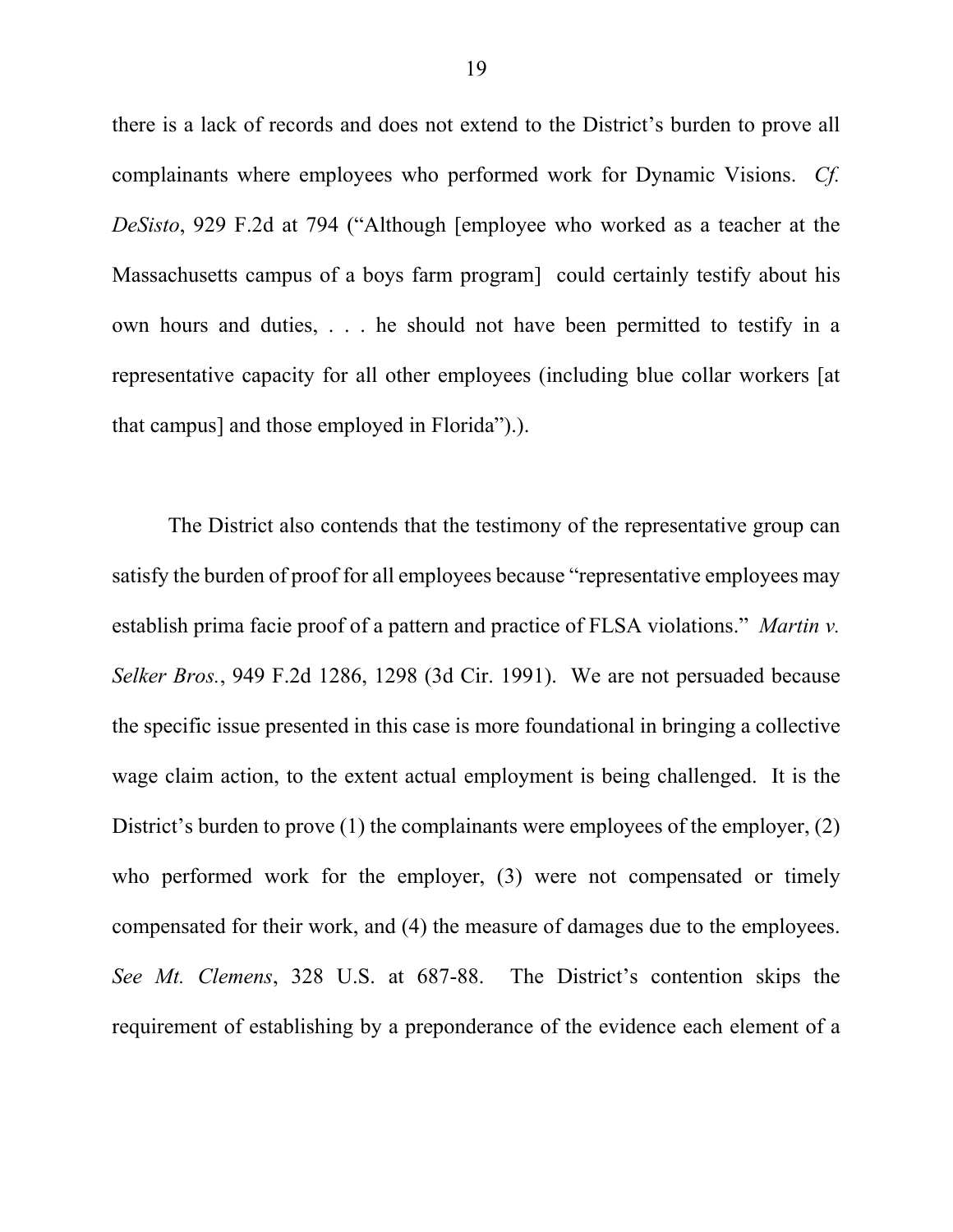wage claim action, which includes proving the non-testifying complainants were employees and performed work for Dynamic Visions.

Dynamic Visions challenged the status of all complainants as employees; thus, to resolve this dispute the District needed to provide evidence proving employment in order for the trial court to find Dynamic Visions liable to all members of the group in the collective action. Here, the District's position — that the nontestifying complainants were employees because they filed OWH claims — is conclusory and unsupported by any evidence other than the complaint forms, which were not admitted for the truth of the allegations asserted within them. Furthermore, OWH's methodology for verifying employment does not provide assistance. Ms. Hood testified that to verify employment OWH would either use documentation provided by the complainant and employer, or in the absence of documentation would reach a determination based on the testimony of the complainant and employer.<sup>12</sup> Here, based on Ms. Hood's testimony, we have to assume that in the absence of documentation OWH's verification of employment was a credibility determination. The trial court did not defer to OWH's credibility determination.

 $12$  In addition, Ms. Hood's testimony that it was her experience OWH did not pursue complaints that it could not substantiate was her personal opinion and unsupported by data.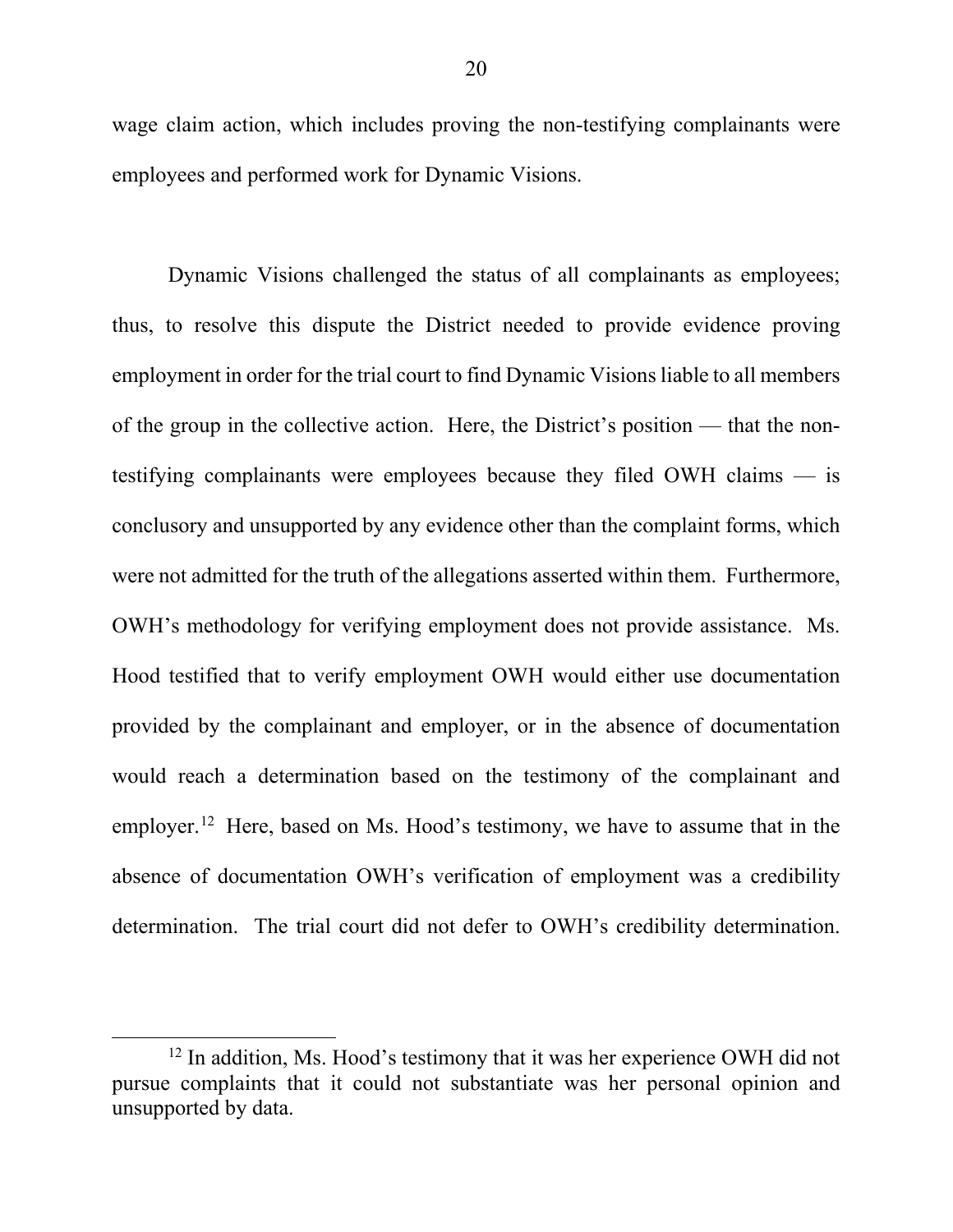The trial court could also not conduct its own credibility assessment considering the absence of testimony from the non-testifying complainants.

The trial court did not err in determining that the District failed to prove that the non-testifying complainants were in fact employees. As stated by the trial court, due to the nature of the work, where "a large number of people who probably don't know each other, didn't really work together, didn't work at the same time, and don't even speak the same language in many cases," and without some evidence to verify employment, either testimony from co-workers, admissible documents, or testimony from those complainants themselves, it was proper to require evidence probative of the central issue of whether the non-testifying complainants were employees.

Finally, the District argues that the trial court applied the wrong legal standard, requiring a precise calculation of damages, and therefore erred in reducing damages to eleven of the testifying complainants. We disagree. The trial court applied the legal standard announced in *Mt. Clemens*, which states that an employee must produce "sufficient evidence to show the amount and extent of that work as a matter of just and reasonable inference," which the court should utilize to calculate approximate damages. *Mt. Clemens*, 328 U.S. at 687. *Mt. Clemens* does not support the District's assertion that a court must wholly accept, without discretionary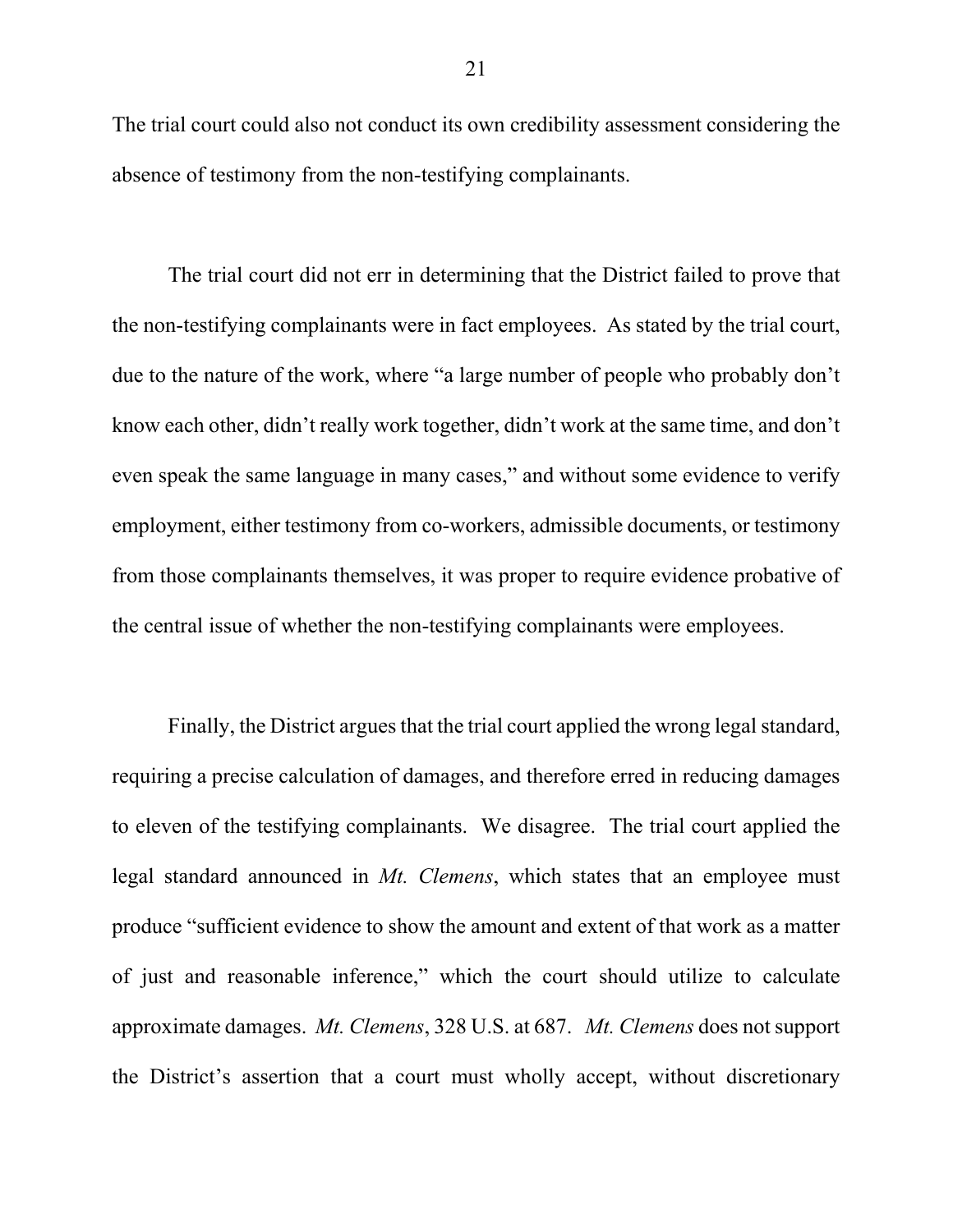assessment, an employee's approximated damages whenever the employer has failed to keep proper records.<sup>13</sup> The trial court's reduction or denial of damages to eleven of the testifying employees was not made in error because the complainants' initially claimed damages were either "disclaimed" during their testimony at trial, were found to have tabulation errors, or were found to be false or otherwise discredited. "[R]esolution of conflicting evidence is within the province of the trial court." *Johnson & Jenkins Funeral Home, Inc. v. District of Columbia*, 318 A.2d 596, 597 (D.C. 1974) (holding that the trial court did not clearly err in awarding damages to two employees who were under compensated, only after reducing the total amounts claimed upon finding some testimony untruthful). In other words, the evidence presented on behalf of these individuals was not sufficient to meet the "just and reasonable inference" afforded under *Mt. Clemens* and the damages claims were properly reduced on that basis.

In conclusion, we affirm the trial court's judgment in whole.

<sup>&</sup>lt;sup>13</sup> The District cites to several cases in support of this argument. However, each is distinguishable from the facts in this case. *See Arias v. United States Serv. Indus.*, 80 F.3d 509, 512 (D.C. Cir. 1996) (finding "nothing unduly speculative" about inferences drawn from a created document summarizing voluminous time and payroll records); *Herman v. Hector I. Nieves Transp., Inc.*, 91 F. Supp. 2d 435, 446- 47 (D.P.R. 2000) (finding that testifying truck drivers provided an adequate basis for determining the average number of hours worked constituting sufficient proof of the amount and extent of work as a matter of just and reasonable inference).